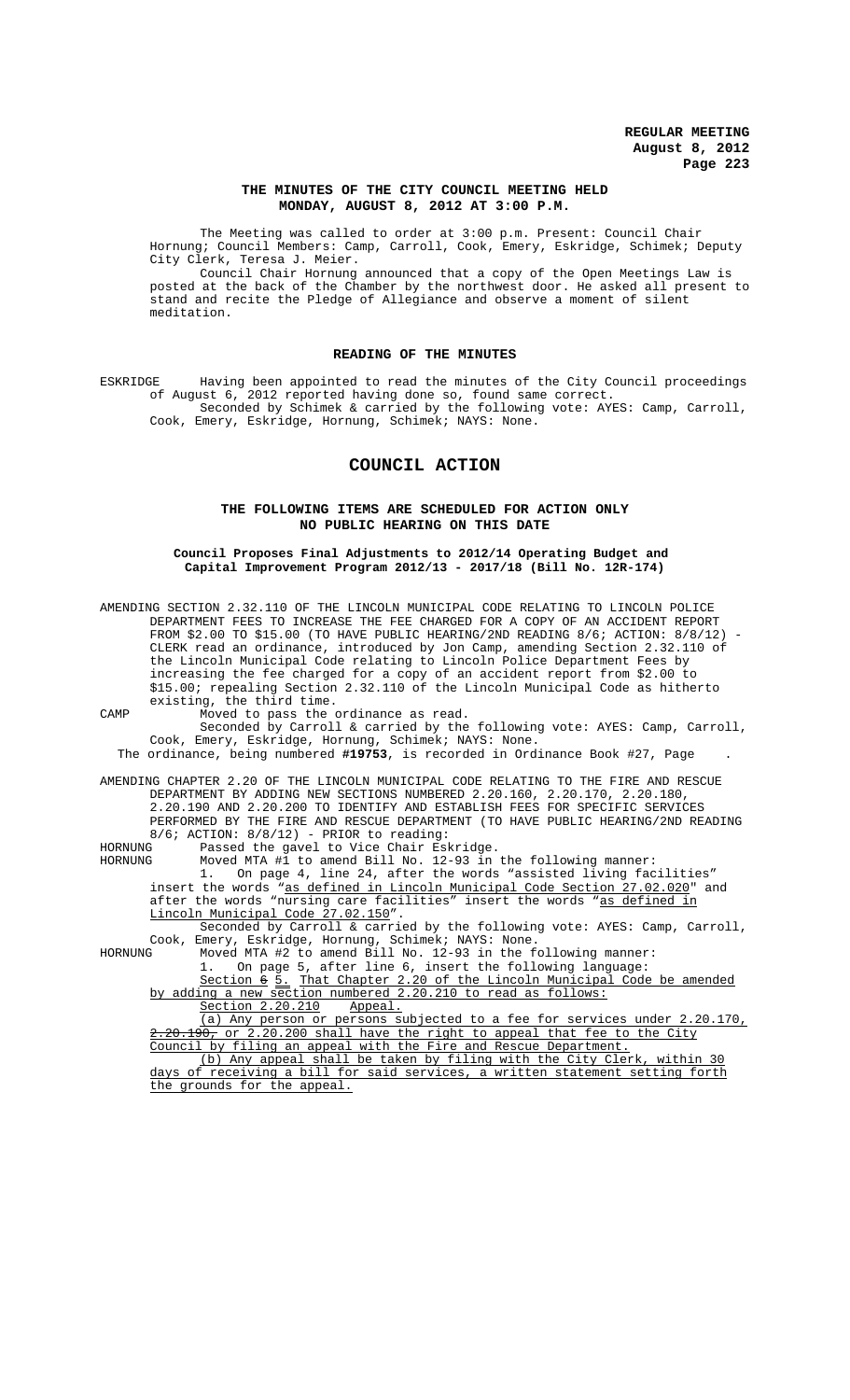All appeals shall be accompanied by an appeal filing fee of \$25.00. (d) The council shall set a time and place for hearing on such appeal and written notice of such hearing shall be given to the appellant no less than 10 days prior to the date of the hearing. The appellant, or his or her attorney, may present evidence in support of the appeal. (e) The council shall render a decision within thirty days after the hearing. The decision and order of the council on such appeal shall be final. 2. Renumber the subsequent Section accordingly. Seconded by Carroll & carried by the following vote: AYES: Camp, Carroll, Cook, Emery, Eskridge, Hornung, Schimek; NAYS: None. HORNUNG Moved MTA #3 to amend Bill No. 12-93 in the following manner: 1. On page 4, delete lines 7 through 20 (deleting Section 4 in its entirety). 2. Renumber the subsequent Sections accordingly. Seconded by Carroll & carried by the following vote: AYES: Camp, Carroll, Cook, Emery, Eskridge, Hornung, Schimek; NAYS: None. CLERK Read an ordinance, introduced by Jon Camp, amending Chapter 2.20 of the Lincoln Municipal Code relating to the Fire and Rescue Department by adding new sections numbered 2.20.160, 2.20.170, 2.20.180, 2.20.190 and 2.20.200 to identify and establish fees for specific services performed by the Fire and Rescue department, the third time. CAMP Moved to pass the ordinance as amended. Seconded by Carroll & carried by the following vote: AYES: Camp, Carroll, Cook, Emery, Eskridge, Hornung, Schimek; NAYS: None. The ordinance, being numbered **#19754**, is recorded in Ordinance Book #27, Page . AMENDING CHAPTER 5.56 OF THE LINCOLN MUNICIPAL CODE RELATING TO EMERGENCY ALARM SYSTEMS BY AMENDING SECTION 5.56.010 TO REVISE AND ADD DEFINITIONS; AMENDING SECTIONS 5.56.025 AND 5.56.030 TO REQUIRE FIRE ALARM BUSINESSES AND FIRE ALARM USERS, RESPECTIVELY, TO OBTAIN THE PERMITS REQUIRED IN THIS CHAPTER; AND AMENDING SECTIONS 5.56.040, 5.56.050 AND 5.56.055 TO PROVIDE FEES FOR FALSE FIRE ALARMS (TO HAVE PUBLIC HEARING/2ND READING 8/6; ACTION: 8/8/12) - PRIOR to reading:<br>CARROLL Mo CARROLL Moved MTA #1 to amend Bill No. 12-94 in the following manner: 1. On Page 8, Line 24, after the word "has" insert the words "<u>expired or</u> has". Seconded by Eskridge & carried by the following vote: AYES: Camp, Carroll, Cook, Emery, Eskridge, Hornung, Schimek; NAYS: None. CARROLL Moved MTA #2 to amend Bill No. 12-94 in the following manner: 1. On Page 8, Lines 25 and 26, delete the sentence: "Reinstatement of an alarm user permit shall not extend the expiration date of the permit." Seconded by Eskridge & carried by the following vote: AYES: Camp, Carroll, Cook, Emery, Eskridge, Hornung, Schimek; NAYS: None. CLERK Read an ordinance, introduced by Jon Camp, amending Chapter 5.56 of the Lincoln Municipal Code relating to Emergency Alarm Systems by amending Section 5.56.010 to revise and add definitions; amending Sections 5.56.025 and 5.56.030 to require fire alarm businesses and fire alarm users, respectively, to obtain permits required in this chapter; amending Sections 5.56.040, 5.56.050, and 5.56.055 to provide fees for false fire alarms; and repealing Sections 5.56.010, 5.56.025, 5.56.030, 5.56.040, 5.56.050, and CAMP Moved to pass the ordinance as amended. Seconded by Carroll & carried by the following vote: AYES: Camp, Carroll, Cook, Emery, Eskridge, Hornung, Schimek; NAYS: None. The ordinance, being numbered **#19755**, is recorded in Ordinance Book #27, Page . AMENDING SECTION 8.32.150 OF THE LINCOLN MUNICIPAL CODE RELATING TO SOLID WASTE TO INCREASE THE OCCUPATION TAX ON REFUSE HAULERS FROM \$7.00 PER TON TO \$9.00 PER TON (TO HAVE PUBLIC HEARING/2ND READING 8/6; ACTION: 8/8/12) - CLERK read an ordinance, introduced by Jon Camp, amending Section 8.32.150 of the Lincoln Municipal Code to increase the occupation tax imposed on refuse haulers from \$7.00 per ton to \$9.00 per ton; and repealing Section 8.32.150 of the Lincoln Municipal Code as hitherto existing, the third time. CAMP Moved to pass the ordinance as read. Seconded by Carroll & carried by the following vote: AYES: Camp, Carroll, Cook, Emery, Eskridge, Hornung, Schimek; NAYS: None. The ordinance, being numbered **#19756**, is recorded in Ordinance Book #27, Page . AMENDING THE PAY SCHEDULE FOR A CERTAIN EMPLOYEE GROUP WHOSE CLASSIFICATIONS ARE ASSIGNED TO THE PAY RANGE WHICH IS PREFIXED BY THE LETTER "C" BY CREATING THE CLASSIFICATION OF "COMMUNITY OUTREACH COORDINATOR" (TO HAVE PUBLIC HEARING/2ND

READING 8/6; ACTION: 8/8/12) - CLERK read an ordinance, introduced by Jon Camp,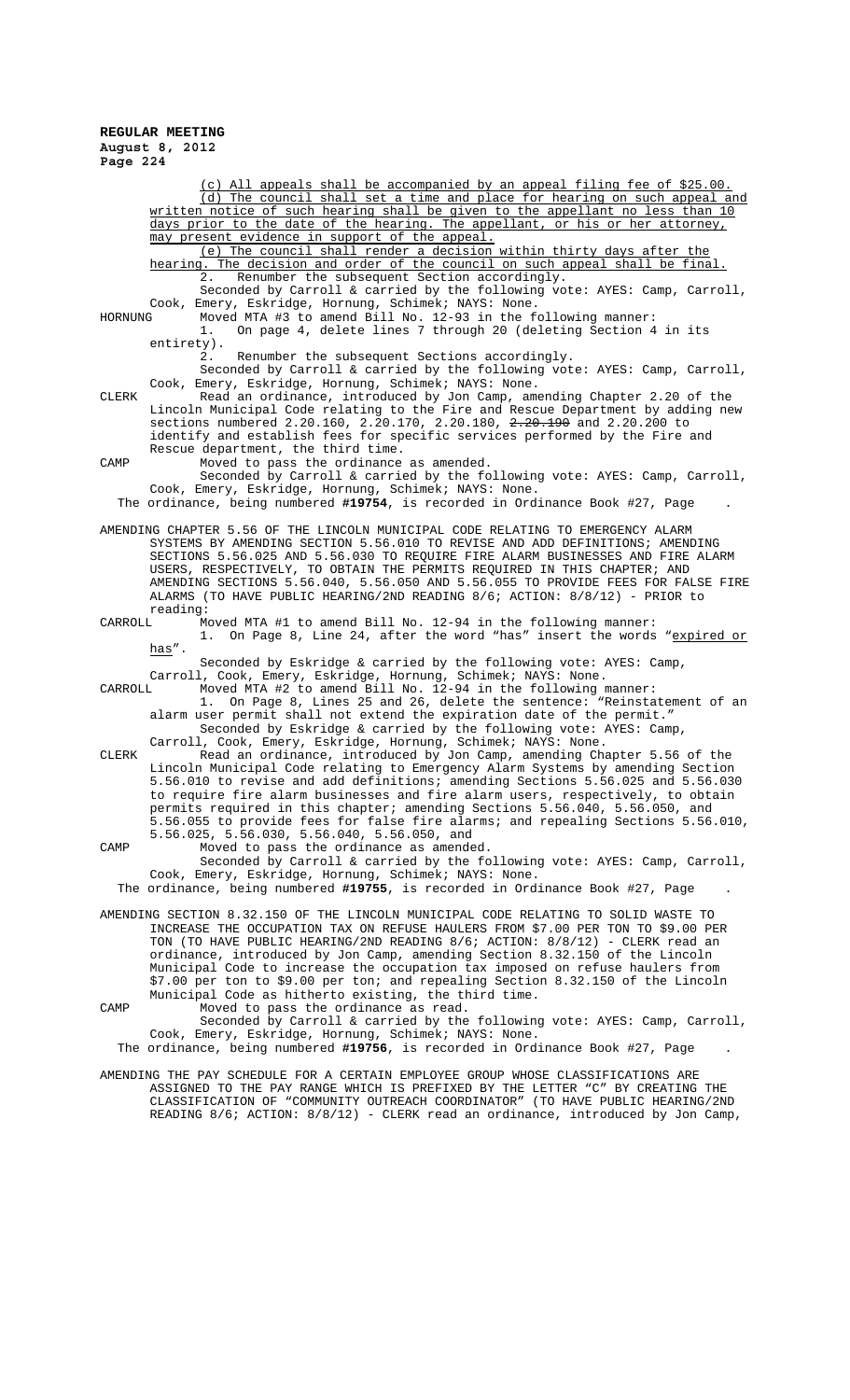amending Section 3 of Ordinance No. 19601 passed August 15, 2011, relating to the pay schedules of employees whose classifications are assigned to the pay range which is prefixed by the letter "C" by creating the job classification of "Community Outreach Coordinator", the third time. CAMP Moved to pass the ordinance as read.

Seconded by Schimek & carried by the following vote: AYES: Camp, Carroll, Cook, Emery, Eskridge, Hornung, Schimek; NAYS: None.

The ordinance, being numbered **#19757**, is recorded in Ordinance Book #27, Page .

AMENDING THE PAY SCHEDULE FOR A CERTAIN EMPLOYEE GROUP WHOSE CLASSIFICATIONS ARE ASSIGNED TO THE PAY RANGE WHICH IS PREFIXED BY THE LETTER "M" BY CREATING THE CLASSIFICATION OF "EQUITY AND DIVERSITY OFFICER" (TO HAVE PUBLIC HEARING/2ND READING 8/6; ACTION: 8/8/12) - CLERK read an ordinance, introduced by Jon Camp amending Section 1 of Ordinance No. 19424 passed August 9, 2010, relating to the pay schedules of employees whose classifications are assigned to the pay range which is prefixed by the letter "M", by creating the job classification of "Equity and Diversity Officer", the third time.

CAMP Moved to pass the ordinance as read.

Seconded by Schimek & carried by the following vote: AYES: Camp, Carroll, Cook, Emery, Eskridge, Hornung, Schimek; NAYS: None.

The ordinance, being numbered **#19758**, is recorded in Ordinance Book #27, Page .

ADOPTING THE FEE SCHEDULE FOR APPLICATION REVIEWS UNDER CHAPTER 14.20, TITLE 26, AND TITLE 27 OF THE LINCOLN MUNICIPAL CODE AND AMENDMENTS TO THE LINCOLN-LANCASTER COUNTY COMPREHENSIVE PLAN TO BE EFFECTIVE OCTOBER 1, 2012. (TO HAVE PUBLIC HEARING/2ND READING 8/6; ACTION: 8/8/12) - CLERK read the following resolution, introduced by Jon Camp, who moved its adoption:<br>A-86941 WHEREAS, in accordance with Section 14.20

WHEREAS, in accordance with Section 14.20.020 of the Lincoln Municipal Code, the fee the Planning Department may charge for application reviews for street and alley vacations under Chapter 14.20 of the Lincoln Municipal Code must be approved by resolution of the City Council; and

WHEREAS, in accordance with Section 26.33.010 of the Lincoln Municipal Code, the fees which the Planning Department may charge for application reviews under Title 26 of the Lincoln Municipal Code (Land Subdivision Ordinance) must be approved by resolution of the City Council; and

WHEREAS, in accordance with Section 27.80.010 of the Lincoln Municipal Code, the fees which the Planning Department may charge for application reviews under Title 27 of the Lincoln Municipal Code (Zoning Ordinance) must be approved by resolution of the City Council; and

WHEREAS, the Planning Director is requesting authorization to collect an increased filing fee to review an application to amend the Lincoln-Lancaster County Comprehensive Plan; and

WHEREAS, the Planning Department has proposed the Fee Schedule for application reviews under Chapter 14.20, Title 26, and Title 27 of the Lincoln Municipal Code and amendments to the Lincoln-Lancaster County Comprehensive Plan attached hereto marked as Attachment A and recommends its adoption; and WHEREAS, the proposed fees are before the City Council for its

consideration and approval; and

WHEREAS, the City Council finds that the proposed fees, based on the reasonable costs of providing staff to review the applications, represent reasonable maximum fees to be charged for said reviews.

NOW, THEREFORE, BE IT RESOLVED by the City Council of the City of Lincoln, Nebraska that the Fee Schedule for application reviews under Chapter 14.20, Title 26, and Title 27 of the Lincoln Municipal Code and amendments to the Lincoln-Lancaster County Comprehensive Plan, attached hereto marked as Attachment A and made a part hereof by reference, is hereby approved.

BE IT FURTHER RESOLVED that the fees in the attached fee schedule shall take effect on October 1, 2012.

BE IT FURTHER RESOLVED that this Resolution supercedes and replaces the fee schedule for application reviews under Chapter 14.20, Title 26 and Title 27 of the Lincoln Municipal Code and amendments to the Lincoln-Lancaster County Comprehensive Plan established by Resolution No. A-84966.

Introduced by Jon Camp

Seconded by Schimek & carried by the following vote: AYES: Camp, Carroll, Cook, Emery, Eskridge, Hornung, Schimek; NAYS: None.

ADOPTING A REVISED STARTRAN FARE STRUCTURE EFFECTIVE OCTOBER 1, 2012 FOR A REGULAR 31- DAY PASS, HANDIVAN 31-DAY PASS, STAR SHUTTLE AND TRANSFERS AND ADOPTING A REVISED BIG RED SHUTTLE FARE EFFECTIVE AUGUST 15, 2013. (TO HAVE PUBLIC HEARING/2ND READING 8/6; ACTION: 8/8/12) - PRIOR to reading: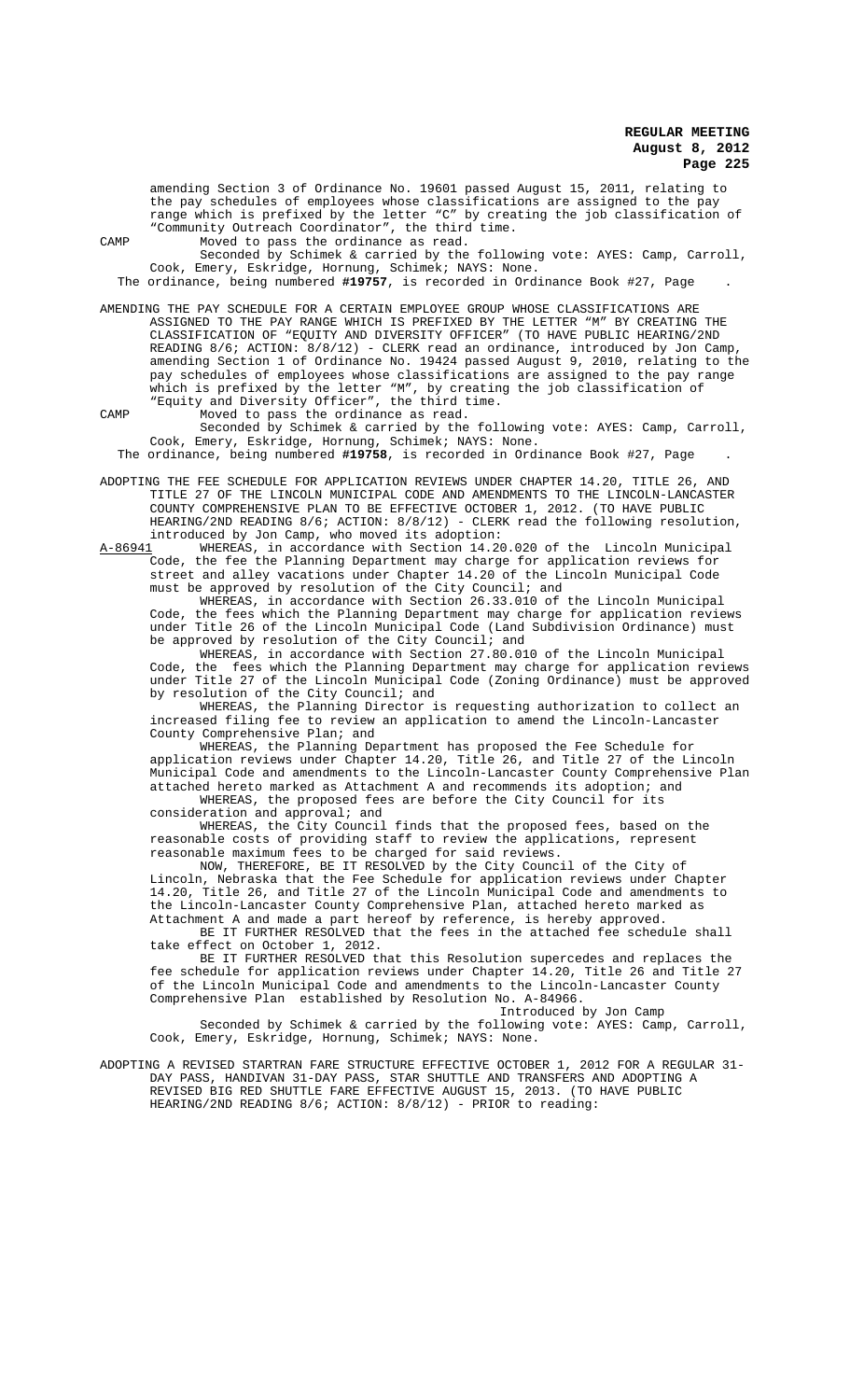**REGULAR MEETING August 8, 2012 Page 226** CARROLL Moved MTA #1 to amend Bill No. 12R-175 in the following manner: 1. On page 1 line 13, delete the proposed fare of "\$16.00" and insert in lieu thereof the amount of \$17.00. 2. On page 1 line  $14$ , delete the proposed fate of "\$32.00" and insert in lieu thereof the amount of \$34.00. 3. On page 1 line 15, delete the proposed fare of "\$0.50" and insert in lieu thereof the amount of \$0.25. 4. On page 1 line 16, delete the proposed fare of "\$0.25" and insert in lieu thereof the amount of Free.<br>ESKRIDGE Seconded. ESKRIDGE Seconded.<br>CAMP Moved a f Moved a friendly amendment to change the Regular 31-Day Pass Proposed Fare to \$30.00.<br>CARROLL Rejected. CARROLL Rejected. MTA #1 was carried by the following vote: AYES: Carroll, Cook, Emery, Eskridge, Hornung, Schimek; NAYS: Camp. CAMP Moved to amend the Regular 31-Day Pass Fare from \$17.00 to \$30.00 and the HandiVan 31-Day Pass Fare from \$34.00 to \$60.00.<br>HORNUNG Seconded. HORNUNG Seconded.<br>HORNUNG Passed th Passed the gavel to Vice Chair Eskridge and moved to split the question. First Question: To amend the Regular 31-Day Pass Fare from \$17.00 to \$30.00. The motion **LOST** by the following vote: AYES: Camp, Hornung; NAYS: Carroll, Cook, Emery, Eskridge, Schimek. Second Question: To amend the HandiVan 31-Day Pass Fare from \$34.00 to \$60.00. CAMP Withdrew that part of his motion to amend.<br>CLERK Read the following amended resolution. int. Read the following amended resolution, introduced by Jon Camp, who moved its adoption:<br>A-86942 WHEREAS  $\overline{W}$ HEREAS, pursuant to Section 2.38.100 of the Lincoln Municipal Code, the StarTran Advisory Board has made recommendations regarding increases/decreases in the StarTran Fare Structure; and WHEREAS, the City Council, pursuant to said Code Section, must review all recommendations and take final action thereon. NOW, THEREFORE, BE IT RESOLVED by the City Council of the City of Lincoln, Nebraska: 1. That the City Council, upon review of the recommendations of the StarTran Advisory Board, hereby accepts and adopts the following changes to the StarTran fare structure to be effective October 1, 2012: **FARE CATEGORY EXISTING FARE PROPOSED FARE** Regular 31-Day Pass \$45.00 \$16.00 \$16.00 \$17.00<br>
HandiVan 31-Day Pass \$90.00 \$32.00 \$334.00 HandiVan 31-Day Pass \$90.00 \$32.00 \$32.00 \$34.00<br>Star Shuttle Fare \$0.25 \$0.25 \$0.25 Star Shuttle Fare  $$0.25$   $$0.25$   $$0.25$   $$0.25$   $$0.25$ Transfers Free 50.25 Free<br>
2 That the City Council, upon review of the recommendation That the City Council, upon review of the recommendations of the StarTran Advisory Board, hereby accepts and adopts the following changes to the StarTran fare structure to be effective August 15, 2013: **FARE CATEGORY EXISTING FARE PROPOSED FARE** Big Red Shuttle Service  $$4.00$  \$5.00 BE IT FURTHER RESOLVED that, upon the effective dates of the fare structures set forth above, any resolution relating to said fares shall be superseded.

Introduced by Jon Camp Seconded by Carroll & carried by the following vote: AYES: Carroll, Cook, Emery, Eskridge, Hornung, Schimek; NAYS: Camp.

ESTABLISHING A NEW RATE SCHEDULE FOR CUSTOMERS OF THE LINCOLN WATER SYSTEM FOR PURPOSES OF COVERING THE SYSTEM'S OPERATIONAL AND MAINTENANCE COSTS INCLUDING DEBT SERVICE AND THE COSTS OF THE CAPITAL IMPROVEMENTS PROGRAM FOR FY 2012/2013 AND FY 2013/2014. (TO HAVE PUBLIC HEARING/2ND READING 8/6; ACTION: 8/8/12) - CLERK read the following resolution, introduced by Jon Camp, who moved its adoption:<br>A-86943 WHI

WHEREAS, the City Council of Lincoln, Nebraska, is authorized under Section 17.22.010 of the Lincoln Municipal Code to establish water use charges for all customers of the Lincoln Water System.

WHEREAS, the water rate increases are based upon financial projections which demonstrate the necessity for the increase to support the construction of needed facility improvements, debt service, and the operation and maintenance of the system to provide community-wide water service.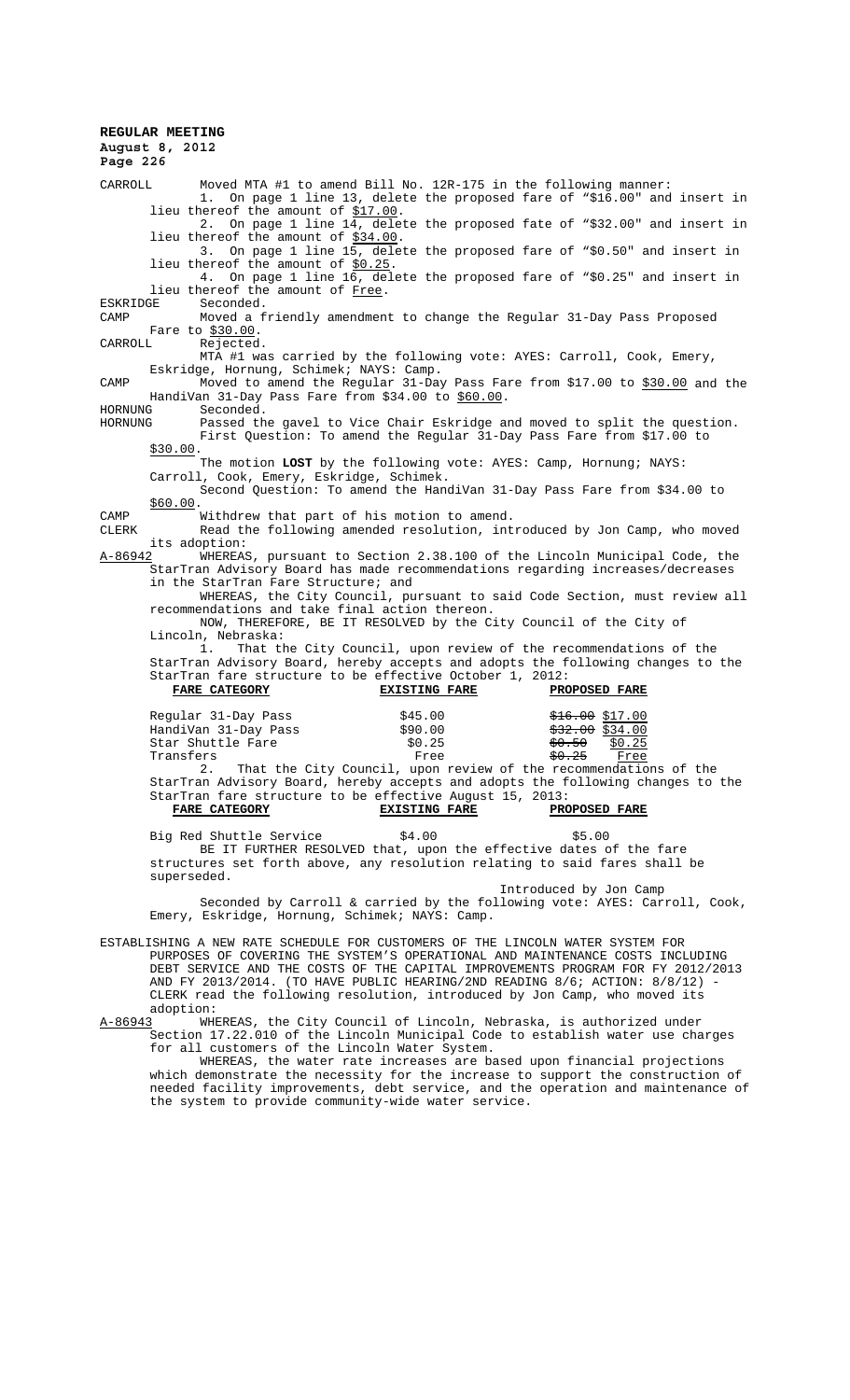WHEREAS, Lincoln's water infrastructure is a necessary component and is required under City Charter to be provided to all areas served within the city limits.

And WHEREAS, Lincoln's water rates have historically remained low, and even with the proposed rate increases will continue this tradition of competitive rates within the region and nationally.

NOW, THEREFORE, BE IT RESOLVED by the City Council of the City of Lincoln, Nebraska:

Effective with the "H" billing cycle commencing in November 2012 and November 2013, the following schedules of water use charges are hereby established and adopted:

SCHEDULE A

The following rate schedule shall apply to all residential property. "Residential Property" shall be defined as property consisting of dwelling units. If there is more than one use per master meter on any one property including the residential use, the schedule to be used will be determined as residential, if the residential portion is 50 percent or more of the area of the building.

|                            | Effective November, 2012 | Effective November, 2013 |
|----------------------------|--------------------------|--------------------------|
| 100 to 800 cubic feet      | \$1.344                  | \$1.344                  |
| 801 to 2,300 cubic<br>feet | 1.911                    | 1.911                    |
| 2,301 cubic feet and<br>up | 2.961                    | 2.961                    |

### SCHEDULE B

The following rate schedule shall apply for the current calendar year to all non-residential property that used less than 12,000,000 cubic feet of water in the previous calendar year:

|                           | Effective November, 2012 | Effective November, 2013 |
|---------------------------|--------------------------|--------------------------|
| 100 to $8,000$ cubic feet | \$1.344                  | \$1.344                  |
| 8,001 cubic feet and up   | 1.911                    | 1.911                    |

#### SCHEDULE C

The following rate schedule shall apply for the current year to all nonresidential property that used more than 12,000,000 cubic feet of water in the previous calendar year. On a calendar year basis, a "base usage" of each high user customer will be determined. The base usage is an average of the water usage of each high user customer for the previous three (3) calendar years. The following fees would apply:

|                                                                 | Effective November, 2012 | Effective November, 2013 |
|-----------------------------------------------------------------|--------------------------|--------------------------|
| Base and below (per 100<br>cubic feet)                          | 127.6                    | 127.6                    |
| Water usage 5%- 15% above<br>base (per 100 cubic feet)          | 132.3                    | 132.3                    |
| Water usage $15\% - 25\%$<br>above base (per 100 cubic<br>feet) | 136.5                    | 136.5                    |
| Water usage over 25%<br>above base (per 100 cubic<br>feet)      | 140.7                    | 140.7                    |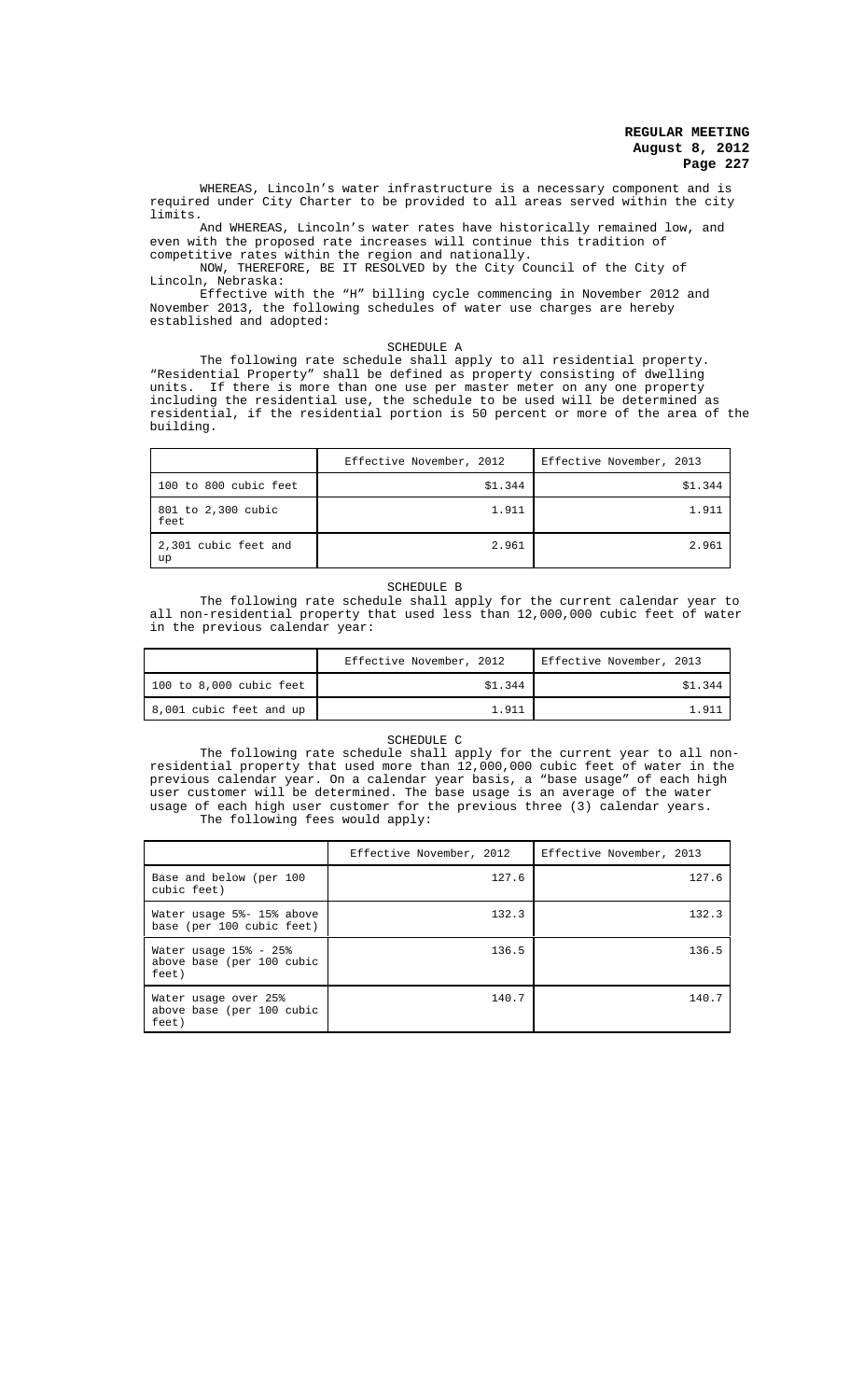#### SCHEDULE D - PROVISIONS APPLICABLE - TO ALL TYPES OF WATER SERVICE

Service Charge. There shall be a Service Charge per month to each property using the Lincoln Water System, determined by the number and size of the water meter, or meters, serving such property, to-wit:

|                       | Effective November, 2012 | Effective November, 2013 |
|-----------------------|--------------------------|--------------------------|
| Water Meter Size      | Service Charge           | Service Charge           |
| $5/8$ inch            | \$3.60                   | \$3.80                   |
| $5/8 \times 3/4$ inch | 4.55                     | 5.75                     |
| $3/4$ inch            | 4.55                     | 5.75                     |
| 1 inch                | 7.60                     | 9.60                     |
| $1-1/2$ inch          | 15.15                    | 19.15                    |
| 2 inch                | 24.25                    | 30.65                    |
| 3 inch                | 45.50                    | 57.50                    |
| 4 inch                | 75.85                    | 95.85                    |
| 6 inch                | 151.65                   | 191.65                   |
| 8 inch                | 242.65                   | 306.65                   |
| 10 inch               | 348.85                   | 440.85                   |

WATER RATES TO CUSTOMERS OUTSIDE THE CITY LIMITS

Customers located outside the City Limits of Lincoln and served by the water system of the City of Lincoln shall pay no less than the water rates charged to customers within the City Limits of Lincoln for water furnished them by the water system of the City of Lincoln.

BE IT FURTHER RESOLVED that Resolution No. A-86439, adopted by the City Council on August 8, 2011, is hereby superseded.

Introduced by Jon Camp Seconded by Carroll & carried by the following vote: AYES: Camp, Carroll, Cook, Emery, Eskridge, Hornung, Schimek; NAYS: None.

ESTABLISHING A NEW RATE SCHEDULE FOR CUSTOMERS OF THE LINCOLN WASTEWATER SYSTEM FOR PURPOSES OF COVERING THE SYSTEM'S OPERATIONAL AND MAINTENANCE COSTS INCLUDING DEBT SERVICE AND THE CAPITAL IMPROVEMENTS PROGRAM FOR FY 2012/2013 AND FY 2013/2014. (TO HAVE PUBLIC HEARING/2ND READING 8/6; ACTION: 8/8/12) - CLERK read the following resolution, introduced by Jon Camp, who moved its adoption:<br>A-86944 WHEREAS, the City Council of Lincoln, Nebraska, is authorized under

A-86944 WHEREAS, the City Council of Lincoln, Nebraska, is authorized under Sections 17.60.020 and 17.60.030 of the Lincoln Municipal Code to establish wastewater charges for all customers of the Lincoln Wastewater System. WHEREAS, the wastewater rate increases are based upon financial

projections which demonstrate the necessity for the increase to support the construction of needed facility improvements, debt service, and the operation and maintenance of the system to provide community-wide wastewater service. WHEREAS, Lincoln's wastewater infrastructure is a necessary component and is required under City Charter to be provided to all areas served within the

city limits. And WHEREAS, Lincoln's wastewater rates have historically remained low, and even with the proposed rate increases will continue this tradition of

competitive rates within the region and nationally. NOW, THEREFORE, BE IT RESOLVED by the City Council of the City of Lincoln, Nebraska:

Effective with the "H" billing cycle commencing in November 2012 and November 2013 the following schedule of wastewater use charges is hereby established and adopted:

### BASIC WASTEWATER USE CHARGE

(a) The basic wastewater use unit charge is hereby established as 185.9 cents.

(b) For any given residential property, the basic wastewater use charge for each billing cycle shall be determined by multiplying for each such cycle the total amount of water, in hundreds of cubic feet, metered for said property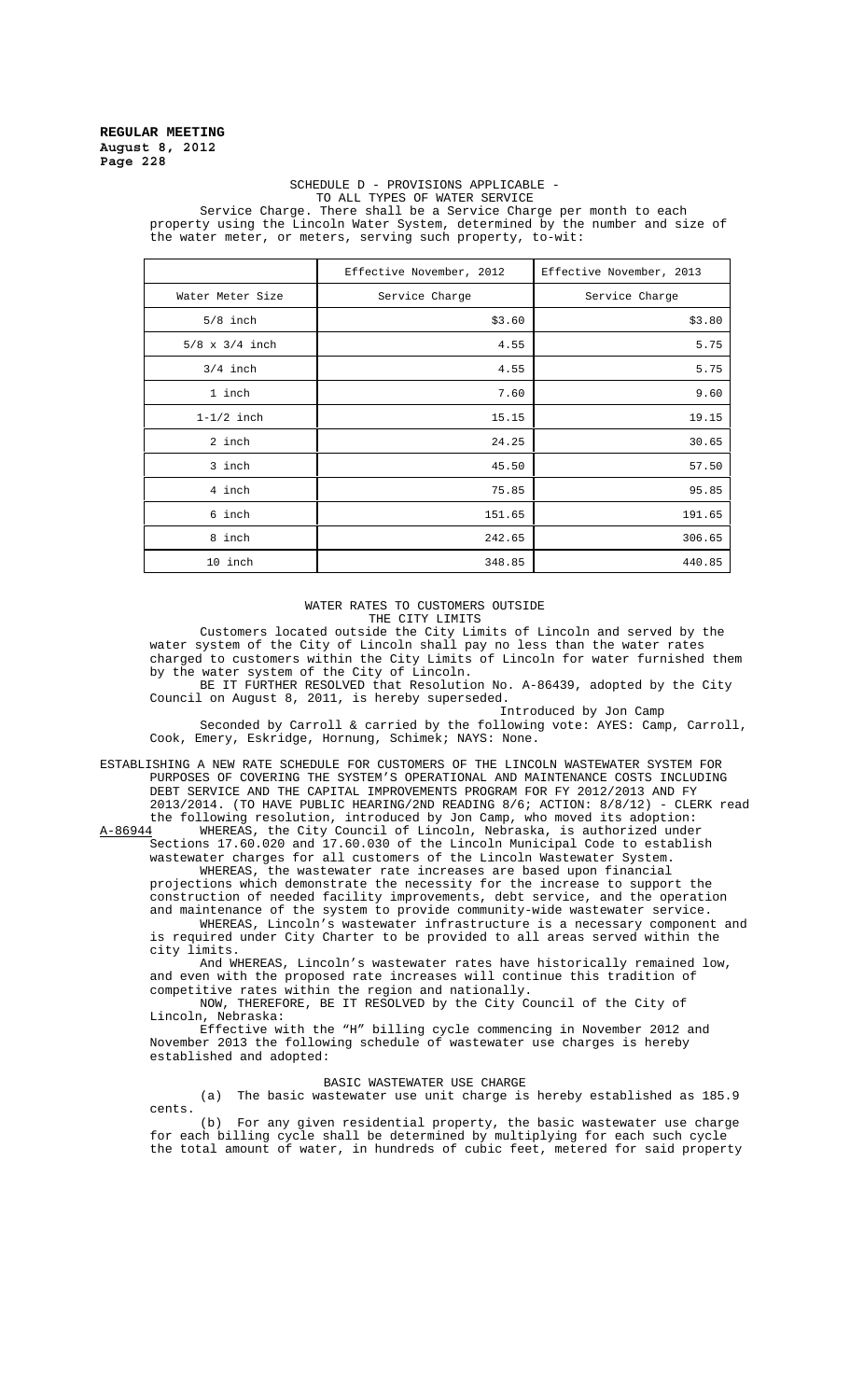during a billing cycle chosen by the Director from the most recent past winter, by the basic wastewater use unit charge.

In the case of change of occupancy of residential property, if the Director reasonably determines that to compute the basic wastewater use charge for a given billing cycle upon the amount of water used by such property during such winter billing cycle would be inequitable either to the City or to the user, the Director shall use the average amount of water used by like users during such winter billing cycle to compute such charge.

(c) For any non-residential property, the basic wastewater use charge for a given billing cycle shall be determined by multiplying for each cycle the amount of water or wastewater, in hundreds of cubic feet, measured for said property during such cycle, by the basic wastewater use unit charge.

(d) Non-residential users shall be given credit, at the same rate, for water not discharged into the sanitary sewers provided such water is separately metered with the approval of the Public Utilities Department and at the customer's expense.

(e) Where a wastewater flow meter or other wastewater measuring device is required or permitted by the Director and is used to measure the volume of wastewater discharged into the Lincoln Wastewater System, such wastewater use charge shall be computed thereon at the basic wastewater use unit charge.

### SERVICE CHARGE

Regardless of whether a wastewater meter is used, there shall be a service charge per month to each property using the Lincoln Wastewater System, determined by the number and size of the water meters serving such property, towit:

|                  | Effective November, 2012 | Effective November, 2013 |
|------------------|--------------------------|--------------------------|
| Water Meter Size | Service Charge           | Service Charge           |
| $5/8$ inch       | \$1.55                   | \$1.65                   |
| $3/4$ inch       | 2.30                     | 3.20                     |
| 1 inch           | 3.85                     | 5.70                     |
| $1-1/2$ inch     | 7.65                     | 11.30                    |
| 2 inch           | 12.25                    | 18.10                    |
| 3 inch           | 23.00                    | 34.00                    |
| 4 inch           | 38.35                    | 56.70                    |
| 6 inch           | 76.65                    | 113.30                   |
| 8 inch           | 122.65                   | 181.30                   |
| 10 inch          | 176.35                   | 260.70                   |

WASTEWATER RATES TO CUSTOMERS OUTSIDE THE CITY LIMITS

Customers located outside the City Limits of Lincoln and served by the Lincoln Wastewater System shall pay no less than the wastewater rates charged to customers within the City Limits of Lincoln for service furnished them by the Lincoln Wastewater System.

BE IT FURTHER RESOLVED that Resolution No. A-86440, adopted by the City Council on August 8, 2011, is hereby superseded.

Introduced by Jon Camp Seconded by Carroll & carried by the following vote: AYES: Camp, Carroll, Cook, Emery, Eskridge, Hornung, Schimek; NAYS: None.

ESTABLISHING A NEW SCHEDULE FOR SOLID WASTE SYSTEM USER CHARGES FOR THE PRIVILEGE OF USING ANY PUBLIC LANDFILL OR OTHER WASTE DISPOSAL SYSTEM OWNED BY THE CITY TO INCREASE REVENUES FOR PURPOSES OF COVERING OPERATIONAL AND MAINTENANCE COSTS, THE CAPITAL IMPROVEMENTS PROGRAM AND TO HELP BUILD A FINANCIAL BASE FOR FUTURE SOLID WASTE REVENUE BONDS FOR CAPITAL IMPROVEMENT COSTS, TO BE EFFECTIVE SEPTEMBER 1, 2013. (TO HAVE PUBLIC HEARING/2ND READING 8/6; ACTION: 8/8/12) - CLERK read the following resolution, introduced by Jon Camp, who moved its adoption: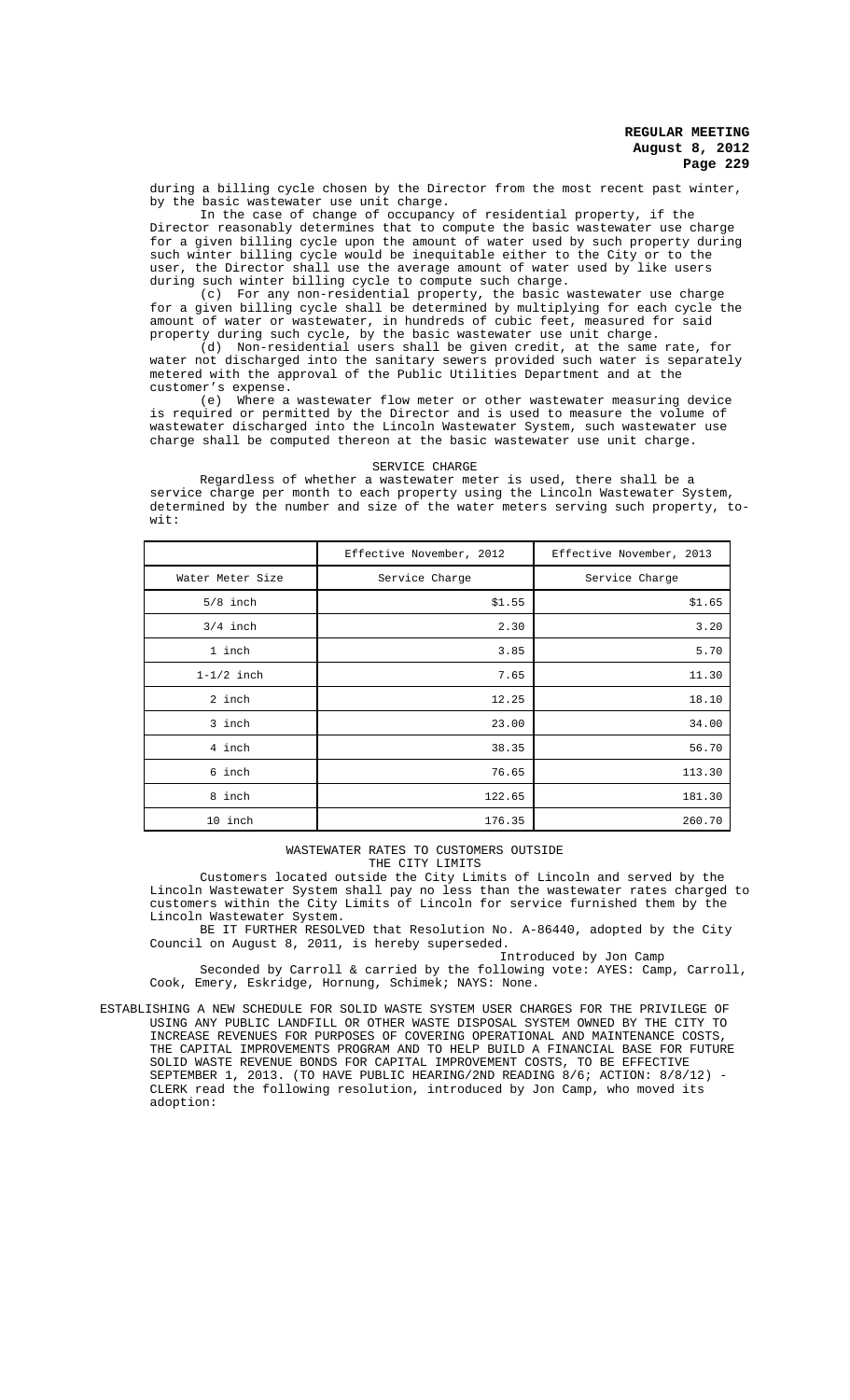A-86945 WHEREAS, the City Council is authorized, pursuant to Section 8.32.100 of the Lincoln Municipal Code, to establish or revise, by resolution, fees to be charged to any person for the privilege of using any public landfill or other waste disposal facility owned by the City, and;

WHEREAS, the City Council deems it necessary to revise the fees for use of the City's public landfill and other waste disposal facilities as last revised by Resolution No. A-83985 passed by the City Council on August 21, 2006; NOW, THEREFORE, BE IT RESOLVED by the City Council of the City of

Lincoln, Nebraska: That effective September 1, 2013, the following schedules of use charges

are hereby established and adopted:

### SCHEDULE A – Small Vehicle Transfer Station

FLAT FEE SCHEDULE The following rates shall be applied to all vehicles having a one-ton rating or less, with a cargo height of 5 feet or less; and trailers with a flatbed carrying size of 60 square feet or less, with a cargo height of 5 feet or less using the Small Vehicle Transfer Station:

Cars per vehicle trip . . . . . . . . . . . . . . . . . .\$3.00 Passenger Vehicles per vehicle trip . . . . . . . . . . .\$6.00 Cargo Vehicles per vehicle trip . . . . . . . . . . . . \$11.00 Trailers per vehicle trip  $\dots\, \dots\, \dots\, \dots\, \dots\, \dots\, \$  \$11.00

Any above vehicle and trailer per vehicle trip . . . . \$14.00 Any uncovered load will be assessed an additional amount equal to 50% of the charge for such load.

#### SCHEDULE B – Municipal Solid Waste Landfill COMPUTED (WEIGHED) RATE SCHEDULE

The following rate shall be applied to all vehicles greater than one-ton rating, trailers with a flatbed carrying size of greater than 60 square feet, and all vehicles and trailers regardless of weight or size with a cargo height of greater than 5 feet using the Municipal Solid Waste Landfill on a load weight basis as follows:

#### \$16.00 Per Ton

The minimum charge shall be equal to the per ton rate of \$16.00. For periods that the scale is inoperative, the rate charged shall be \$5.20 per cubic yard. Any uncovered load will be assessed an additional amount equal to 50% of the computed charge for such load. The minimum fee for uncovered loads shall be \$50.00.

### SCHEDULE C – Compost Facility

#### FLAT FEE SCHEDULE

The following rates shall be applied to all vehicles having a one-ton rating or less, with a cargo height of 5 feet or less; and trailers with a flatbed carrying size of 60 square feet or less, with a cargo height of 5 feet or less using the Compost Facility:

Cars per vehicle trip . . . . . . . . . . . . . . . . . \$3.00 Passenger Vehicles per vehicle trip . . . . . . . . . . \$6.00 Cargo Vehicles per vehicle trip . . . . . . . . . . . .\$11.00 Trailers per vehicle trip  $\ldots$  . . . . . . . . . . . . $\mathbb{S}^{11.00}$ Any above vehicle and trailer per vehicle trip . . . .\$14.00 Any uncovered load will be assessed an additional amount equal to 50% of

## COMPUTED (WEIGHED) RATE SCHEDULE

the charge for such load.

The following rate shall be applied to all vehicles greater than a oneton rating, trailers with a flatbed carrying size of greater than 60 square feet and all vehicles and trailers regardless of weight or size with a cargo height of greater than 5 feet using the Compost Facility on a load weight basis as follows:

# \$15.75 Per Ton

The minimum charge shall be equal to the per ton rate of \$15.75. For periods that the scale is inoperative, the rate charged shall be \$8.00 per cubic yard. Any uncovered load will be assessed an additional amount equal to 50% of the computed charge for such load. The minimum fee for uncovered loads shall be \$50.00.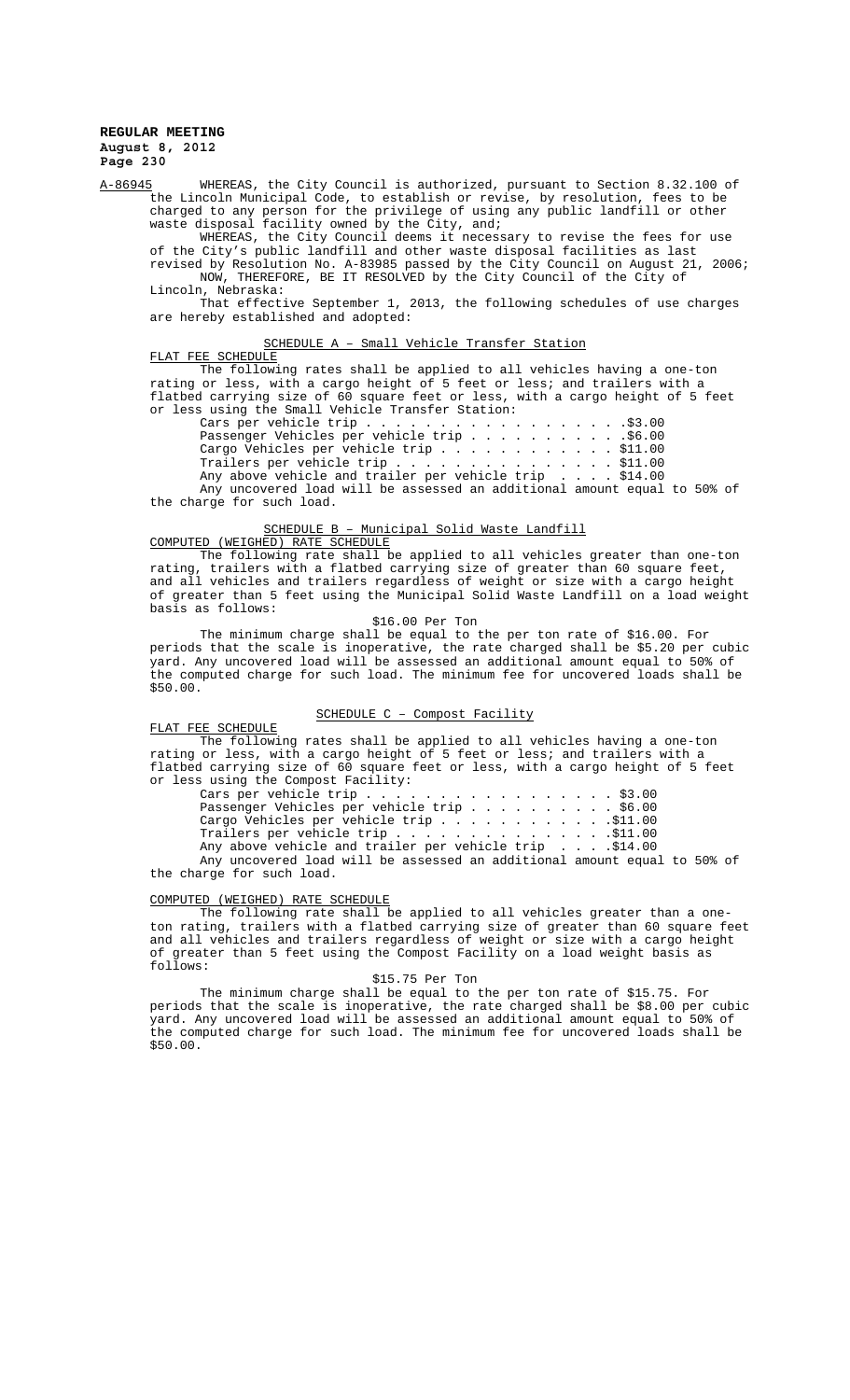| SCHEDULE D - Construction and Demolition Debris Landfill                                                                                                                                                                                                                                                                                                                                                                                                                                                                                                                                                                                                                                                                                                                                                                                                                                                                                    |
|---------------------------------------------------------------------------------------------------------------------------------------------------------------------------------------------------------------------------------------------------------------------------------------------------------------------------------------------------------------------------------------------------------------------------------------------------------------------------------------------------------------------------------------------------------------------------------------------------------------------------------------------------------------------------------------------------------------------------------------------------------------------------------------------------------------------------------------------------------------------------------------------------------------------------------------------|
| FLAT RATE SCHEDULE<br>The following rates shall be applied to all vehicles having a one-ton<br>rating or less, with a cargo height of 5 feet or less; and trailers with a<br>flatbed carrying size of 60 square feet or less, with a cargo height of 5 feet<br>or less using the Construction and Demolition Debris Landfill:<br>Passenger Vehicles per vehicle trip \$4.00<br>Cargo Vehicles per vehicle $\text{trip} \dots \dots \dots \dots \dots \dots \dots$ \$4.00<br>Any above vehicle and trailer per vehicle trip $\dots \dots \dots$<br>COMPUTED (WEIGHED) RATE SCHEDULE<br>The following rate shall be applied to all vehicles greater than a one-<br>ton rating, trailers with a flatbed carrying size of greater than 60 square<br>feet, all vehicles and trailers regardless of weight or size with a cargo height<br>of greater than 5 feet using the Construction and Demolition Debris Landfill on<br>a load weight basis: |
| $$4.00$ Per Ton<br>The minimum charge shall be equal to the per ton rate of \$4.00. For<br>periods that the scale is inoperative, the rate charged shall be \$4.00 per cubic<br>yard.                                                                                                                                                                                                                                                                                                                                                                                                                                                                                                                                                                                                                                                                                                                                                       |
| SCHEDULE E - Special Wastes<br>1.<br>Special Wastes as defined by Municipal Code 8.32.080<br>Special Wastes landfilled directly with other refuse at time<br>la.<br>of disposal Schedule B per ton rate<br>plus \$5.00 per permit<br>administrative fee                                                                                                                                                                                                                                                                                                                                                                                                                                                                                                                                                                                                                                                                                     |
| lb.<br>Special Wastes requiring segregation from other refuse<br>at time of disposal (including, but not limited to, asbestos<br>containing materials) Schedule B per ton rate<br>plus \$25.00 per load<br>special handling fee<br>Minimum Charge (1 ton rate plus \$25.00). \$41.00<br>Cars, Passenger Vehicles, Cargo Vehicles and Trailers as defined<br>lc.                                                                                                                                                                                                                                                                                                                                                                                                                                                                                                                                                                             |
| in<br>Schedule A with Special Wastes. Applicable Schedule A fee<br>plus \$5.00 per permit<br>administrative fee                                                                                                                                                                                                                                                                                                                                                                                                                                                                                                                                                                                                                                                                                                                                                                                                                             |
| SCHEDULE F - Special Fees<br>All whole and processed tires (portions of tires)<br>1.<br>Car passenger tire or light truck tire \$3.00 each<br>la.<br>plus applicable Schedule A or Schedule B fees<br>Heavy (over-the-road) truck tire \$6.50 each<br>$1b$ .<br>plus applicable Schedule A or Schedule B fees<br>Farm or industrial (off-road) tire \$11.50 each<br>$1c$ .<br>plus applicable Schedule A or Schedule B fees                                                                                                                                                                                                                                                                                                                                                                                                                                                                                                                 |
| All appliances prohibited from land disposal \$5.00 each<br>2.<br>plus applicable Schedule A or Schedule B fees                                                                                                                                                                                                                                                                                                                                                                                                                                                                                                                                                                                                                                                                                                                                                                                                                             |
| 3.<br>The following fee shall be assessed for wastes which are unacceptable,<br>including but not limited to out-of-county wastes, or prohibited from<br>land disposal, if they are found to exist in a load and the vehicle driver fails<br>to remove the waste or place the waste in the designated areas.<br>Unacceptable waste loads rejected $\ldots$ \$50.00 per occurrence<br>The Director of Public Works & Utilities shall have the authority to<br>negotiate for and collect fees on any wastes that may require unusual or special<br>handling considerations other than those wastes addressed herein. The Director<br>of Public Works & Utilities shall have the authority to issue rules and<br>regulations which further define vehicle types, uncovered loads, unacceptable<br>wastes and other policies for the City's solid waste disposal facilities and<br>operations.                                                  |
| The Mayor shall have the authority to waive all or any portion of the<br>scheduled fees in the event of an emergency or natural disaster which creates<br>the need for immediate disposal of wastes resulting from such emergency.<br>BE IT FURTHER RESOLVED that Resolution No. A-83985, adopted by the City<br>Council on August 21, 2006, is hereby superseded.<br>Introduced by Jon Camp                                                                                                                                                                                                                                                                                                                                                                                                                                                                                                                                                |
| Seconded by Carroll & carried by the following vote: AYES: Camp, Carroll,                                                                                                                                                                                                                                                                                                                                                                                                                                                                                                                                                                                                                                                                                                                                                                                                                                                                   |

Cook, Emery, Eskridge, Hornung, Schimek; NAYS: None.